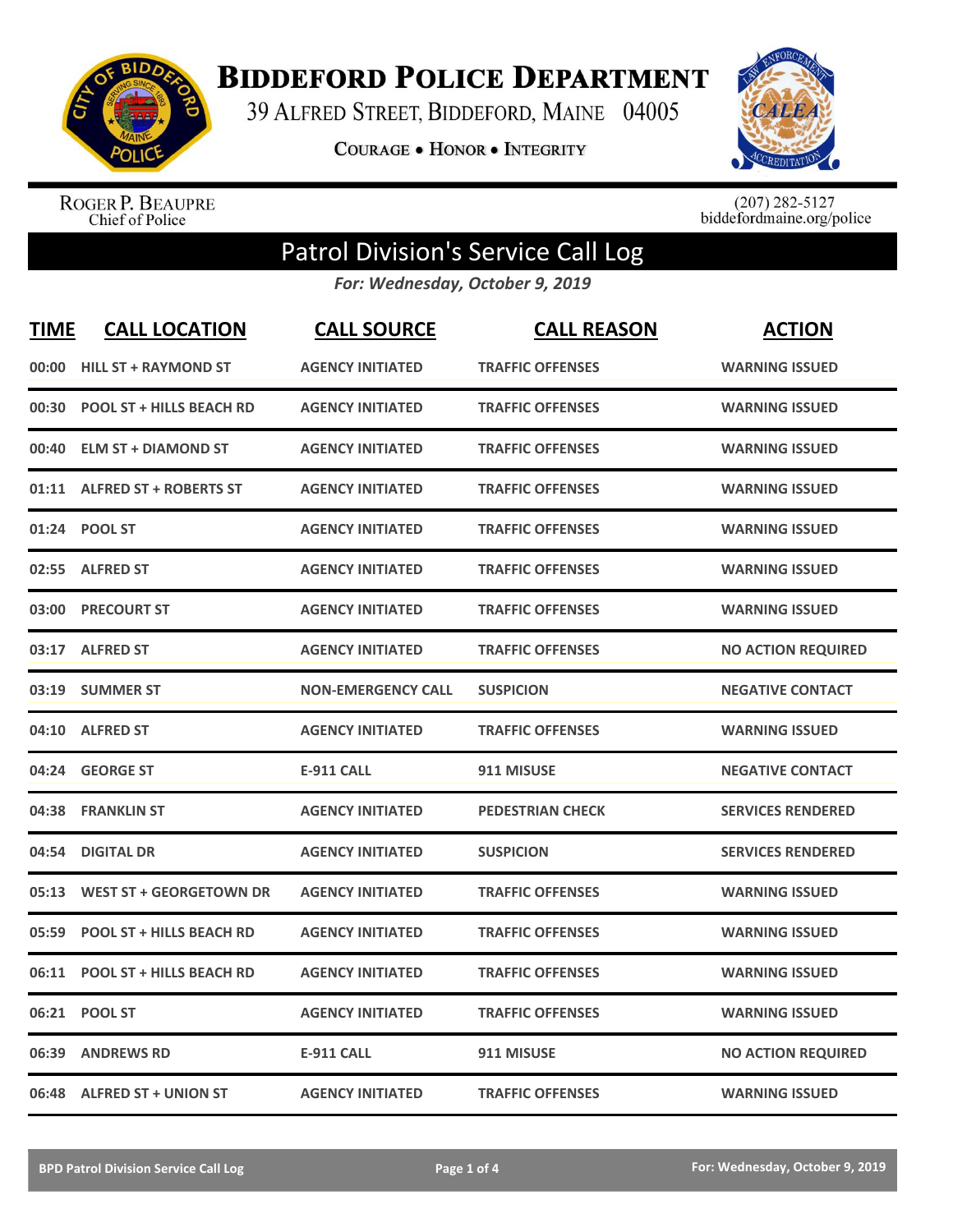| <b>TIME</b> | <b>CALL LOCATION</b>          | <b>CALL SOURCE</b>        | <b>CALL REASON</b>                                                                             | <b>ACTION</b>               |
|-------------|-------------------------------|---------------------------|------------------------------------------------------------------------------------------------|-----------------------------|
|             | 07:14 WATER ST + SULLIVAN ST  | <b>AGENCY INITIATED</b>   | <b>TRAFFIC OFFENSES</b>                                                                        | <b>WARNING ISSUED</b>       |
| 07:48       | <b>BRADBURY ST</b>            | <b>AGENCY INITIATED</b>   | <b>PAPERWORK</b>                                                                               | <b>PAPERWORK NOT SERVED</b> |
|             | 07:48 POMERLEAU ST            | <b>E-911 CALL</b>         | <b>BURGLARY</b>                                                                                | <b>REPORT TAKEN</b>         |
|             | 07:59 ALFRED ST               | <b>AGENCY INITIATED</b>   | <b>PAPERWORK</b>                                                                               | <b>PAPERWORK NOT SERVED</b> |
|             | 08:34 WEST ST + ELM ST        | <b>NON-EMERGENCY CALL</b> | <b>CHECK WELFARE</b>                                                                           | <b>SERVICES RENDERED</b>    |
|             | 08:59 BACON ST                | <b>RADIO</b>              | <b>SPECIAL DETAIL</b>                                                                          | <b>SERVICES RENDERED</b>    |
|             | 09:01 SUMMER ST               | <b>NON-EMERGENCY CALL</b> | <b>SUSPICION</b>                                                                               | <b>REPORT TAKEN</b>         |
|             | 09:12 POMERLEAU ST            | <b>AGENCY INITIATED</b>   | <b>ASSIST PD AGENCY</b>                                                                        | <b>SERVICES RENDERED</b>    |
| 09:29       | <b>DORY LN</b>                | <b>NON-EMERGENCY CALL</b> | <b>ALARM - RESIDENTIAL FIRE</b>                                                                | <b>NO ACTION REQUIRED</b>   |
|             | 09:35 ACORN ST                | <b>AGENCY INITIATED</b>   | <b>PAPERWORK</b>                                                                               | <b>PAPERWORK SERVED</b>     |
|             | 09:56 ADAMS ST                | <b>NON-EMERGENCY CALL</b> | <b>WARRANT ARREST</b><br>OFFENDER: CHRISTOPHER LEE LANE  AGE: 27  RESIDENT OF: SCARBOROUGH, ME | <b>ARREST(S) MADE</b>       |
|             | <b>CHARGE: WARRANT ARREST</b> |                           |                                                                                                |                             |
|             | 10:01 BOULDER WAY             | <b>NON-EMERGENCY CALL</b> | <b>ARTICLES LOST/FOUND</b>                                                                     | <b>REPORT TAKEN</b>         |
| 10:03       | <b>ALFRED ST</b>              | <b>WALK-IN AT STATION</b> | <b>COURT ORDERED CHECK IN</b>                                                                  | <b>SERVICES RENDERED</b>    |
| 10:13       | <b>OLD ALFRED RD</b>          | <b>AGENCY INITIATED</b>   | <b>ANIMAL COMPLAINT</b>                                                                        | <b>WARNING ISSUED</b>       |
|             | 10:30 HILL ST + MAIN ST       | <b>NON-EMERGENCY CALL</b> | <b>ANIMAL COMPLAINT</b>                                                                        | <b>GONE ON ARRIVAL</b>      |
|             | 10:56 GREEN ST                | <b>WALK-IN AT STATION</b> | <b>HARASSMENT</b>                                                                              | <b>SERVICES RENDERED</b>    |
|             | 11:09 MARINER WAY             | <b>WALK-IN AT STATION</b> | <b>ARTICLES LOST/FOUND</b>                                                                     | <b>NO ACTION REQUIRED</b>   |
|             | 11:53 ALFRED ST + BOULDER WAY | <b>NON-EMERGENCY CALL</b> | <b>ROAD DEBRIS</b>                                                                             | <b>SERVICES RENDERED</b>    |
|             | 11:54 POOL ST                 | <b>AGENCY INITIATED</b>   | <b>DOMESTIC COMPLAINTS</b>                                                                     | <b>REPORT TAKEN</b>         |
|             | 12:05 ELM ST                  | <b>NON-EMERGENCY CALL</b> | <b>SUSPICION</b>                                                                               | <b>SERVICES RENDERED</b>    |
|             | 12:10 ALFRED ST + MARINER WAY | <b>NON-EMERGENCY CALL</b> | <b>TRAFFIC COMPLAINT</b>                                                                       | <b>SERVICES RENDERED</b>    |
|             | 12:30 SOUTH ST                | <b>NON-EMERGENCY CALL</b> | <b>ASSIST PD AGENCY</b>                                                                        | <b>SERVICES RENDERED</b>    |
|             | 12:49 BIDDEFORD GATEWAY CTR   | <b>NON-EMERGENCY CALL</b> | <b>SUSPICION</b>                                                                               | <b>SERVICES RENDERED</b>    |
|             | 12:50 PROSPECT ST             | <b>NON-EMERGENCY CALL</b> | <b>PARKING COMPLAINT</b>                                                                       | <b>NO ACTION REQUIRED</b>   |
|             | 12:59 YATES ST                | <b>AGENCY INITIATED</b>   | <b>ANIMAL COMPLAINT</b>                                                                        | <b>SERVICES RENDERED</b>    |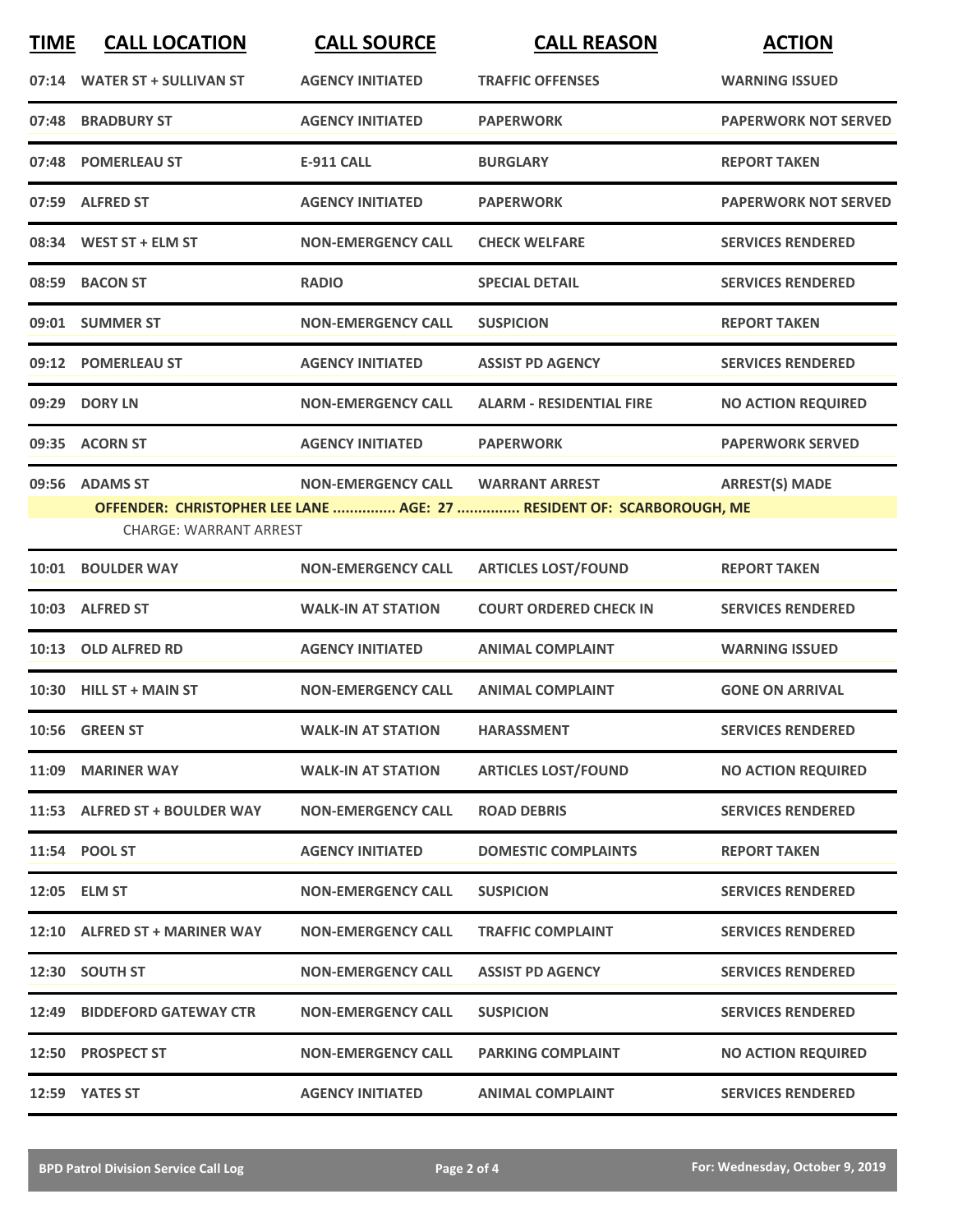| <b>TIME</b> | <b>CALL LOCATION</b>             | <b>CALL SOURCE</b>        | <b>CALL REASON</b>                                    | <b>ACTION</b>                |
|-------------|----------------------------------|---------------------------|-------------------------------------------------------|------------------------------|
|             | 13:03 ALFRED ST + BIDDEFORD GATE | <b>NON-EMERGENCY CALL</b> | <b>ALL OTHER</b>                                      | <b>SERVICES RENDERED</b>     |
|             | 13:08 ALFRED ST + PRECOURT ST    | <b>NON-EMERGENCY CALL</b> | <b>CHECK WELFARE</b>                                  | <b>NEGATIVE CONTACT</b>      |
|             | 13:32 GREEN ST                   | <b>WALK-IN AT STATION</b> | <b>PAPERWORK</b>                                      | <b>SERVICES RENDERED</b>     |
|             | 13:32 WEST CUTTS ST              | <b>E-911 CALL</b>         | <b>TRESPASSING</b>                                    | <b>REPORT TAKEN</b>          |
|             | 13:33 WASHINGTON ST              | <b>NON-EMERGENCY CALL</b> | <b>PARKING COMPLAINT</b>                              | <b>PARKING TICKET ISSUED</b> |
|             | 13:39 WASHINGTON ST              | <b>AGENCY INITIATED</b>   | <b>SUSPICION</b>                                      | <b>SERVICES RENDERED</b>     |
|             | 13:42 ALFRED ST                  | <b>WALK-IN AT STATION</b> | <b>PAPERWORK</b>                                      | <b>SERVICES RENDERED</b>     |
|             | 13:56 SOUTH ST                   | <b>NON-EMERGENCY CALL</b> | <b>DOMESTIC COMPLAINTS</b>                            | <b>SERVICES RENDERED</b>     |
|             | 14:41 GEORGE ST                  | <b>NON-EMERGENCY CALL</b> | <b>INFORMATION LOGGED TO PASS O SERVICES RENDERED</b> |                              |
|             | 15:02 ALFRED ST                  | <b>AGENCY INITIATED</b>   | <b>ASSIST CITIZEN</b>                                 | <b>SERVICES RENDERED</b>     |
|             | 15:13 FOSS ST                    | <b>NON-EMERGENCY CALL</b> | <b>HARASSMENT</b>                                     | <b>NO ACTION REQUIRED</b>    |
|             | 15:14 GREEN ST                   | <b>E-911 CALL</b>         | 911 MISUSE                                            | <b>SERVICES RENDERED</b>     |
|             | 15:15 ALFRED ST                  | <b>WALK-IN AT STATION</b> | <b>COURT ORDERED CHECK IN</b>                         | <b>NO VIOLATION</b>          |
|             | 15:28 POOL ST + SIMARD AVE       | <b>AGENCY INITIATED</b>   | <b>TRAFFIC OFFENSES</b>                               | <b>WARNING ISSUED</b>        |
|             | 15:32 HILL ST + RITZ AVE         | <b>AGENCY INITIATED</b>   | <b>TRAFFIC OFFENSES</b>                               | <b>WARNING ISSUED</b>        |
|             | 15:34 ELM ST                     | <b>NON-EMERGENCY CALL</b> | <b>PAPERWORK</b>                                      | <b>SERVICES RENDERED</b>     |
|             | 15:57 ELM ST                     | <b>AGENCY INITIATED</b>   | <b>PAPERWORK</b>                                      | <b>PAPERWORK SERVED</b>      |
|             | <b>16:05 WASHINGTON ST</b>       | <b>NON-EMERGENCY CALL</b> | <b>TRESPASSING</b>                                    | <b>GONE ON ARRIVAL</b>       |
|             | 16:16 BACON ST                   | <b>RADIO</b>              | <b>SPECIAL DETAIL</b>                                 | <b>SERVICES RENDERED</b>     |
|             | 16:20 SOUTH ST                   | <b>NON-EMERGENCY CALL</b> | <b>CIVIL COMPLAINT</b>                                | <b>SERVICES RENDERED</b>     |
|             | 16:24 WEST ST                    | <b>E-911 CALL</b>         | 911 MISUSE                                            | <b>SERVICES RENDERED</b>     |
|             | 16:43 ALFRED ST                  | <b>WALK-IN AT STATION</b> | <b>CRIM THREAT / TERRORIZING</b>                      | <b>REPORT TAKEN</b>          |
|             | 16:44 POOL ST                    | <b>NON-EMERGENCY CALL</b> | <b>ARTICLES LOST/FOUND</b>                            | <b>SERVICES RENDERED</b>     |
|             | 17:04 CUTTS ST                   | <b>E-911 CALL</b>         | <b>BURGLARY</b>                                       | <b>REPORT TAKEN</b>          |
|             | 17:15 WEST MYRTLE ST             | <b>WALK-IN AT STATION</b> | <b>CHECK WELFARE</b>                                  | <b>SERVICES RENDERED</b>     |
|             | 17:23 WESTFIELD ST               | <b>NON-EMERGENCY CALL</b> | <b>SUSPICION</b>                                      | <b>SERVICES RENDERED</b>     |